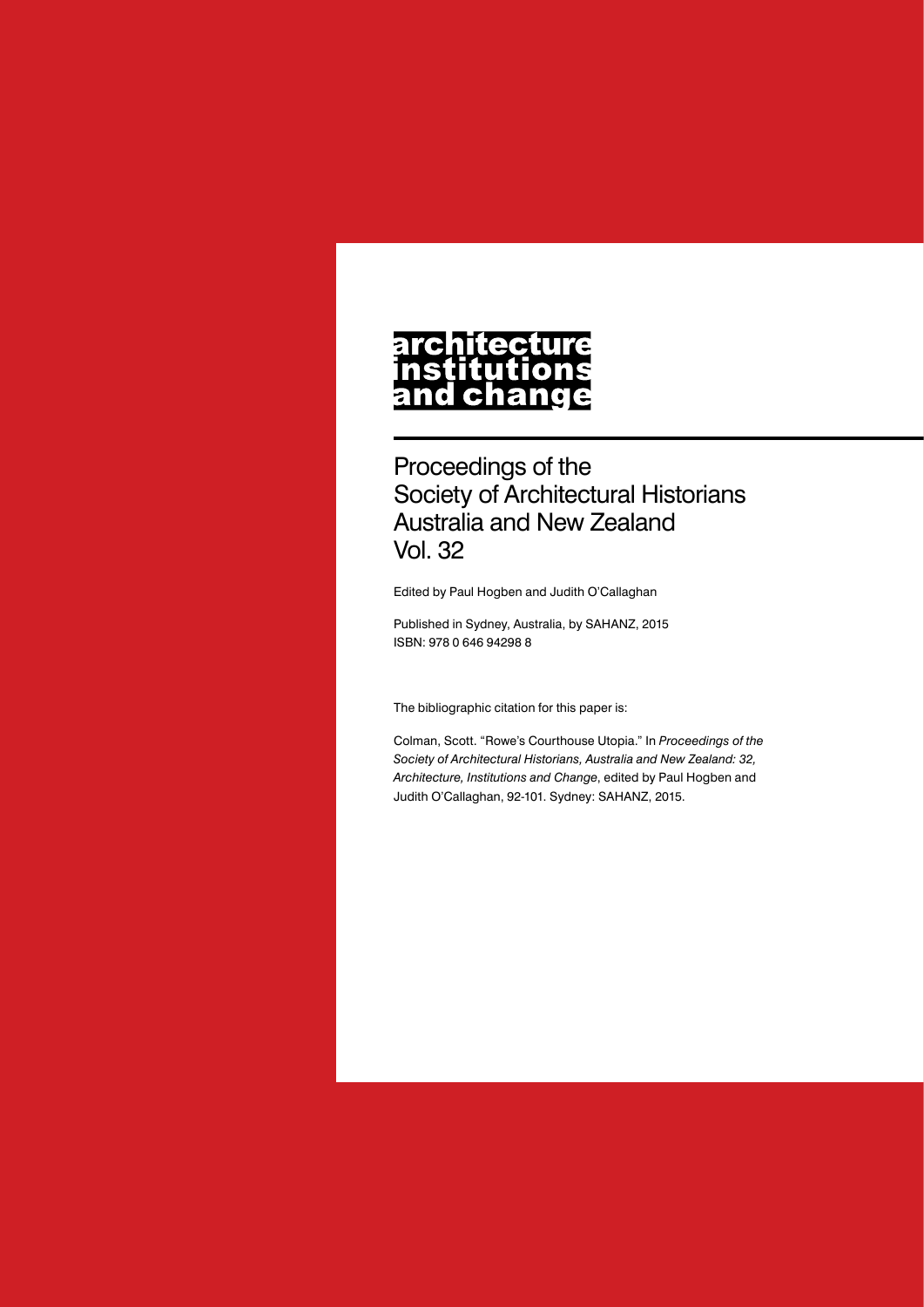**Scott Colman***,* Rice University

# Rowe's Courthouse Utopia

*In 1956, Colin Rowe asserted the small Texas settlement of Lockhart was "dedicated to an idea." An exemplar of the American courthouse town, which he compared to le città of his much beloved Italy, Rowe took Lockhart's plan and the character of its architecture – its square, courthouse, gaol, churches and commercial buildings – to be the embodiment of a political program, representative and guarantee of law, classical and timeless. A close reading of the essay in the context of Rowe's oeuvre shows it to be a crucial hinge in the development of his interest in utopia and the city. It would be closely followed by "The Architecture of Utopia" (1958-59) which considered the ideal cities of the Renaissance and Le Corbusier, inaugurating the line of research that produced*  Collage City *(1978). Rowe would return to the Texas town as a manifestation of utopian urbanism in "Program versus Paradigm" (1983), his most definitive statement on the epistemology and methodology of urban design. By conceiving the Lockhart essay to be the foundation stone of Rowe's political urban theory, the assumptions that underlay Rowe's subsequent and highly influential understanding of utopia and architectural and urban design are brought to light. In particular, Rowe takes the city and its architecture to be fundamentally representative in structure, explicable in terms of precedent and interest, conceived in the manifold of politics and form, ethics and attention, character and desire. Rowe imagines a mythical architect, the Master of Lockhart, equipped with the ideal understanding and sensible restraint that could construct these representative values. In its apparent equanimity between public and private, judge and jury, ambition and realism, Rowe's Lockhart is an initial prototype in his search for an ideal balance governing architectural and urban practice.*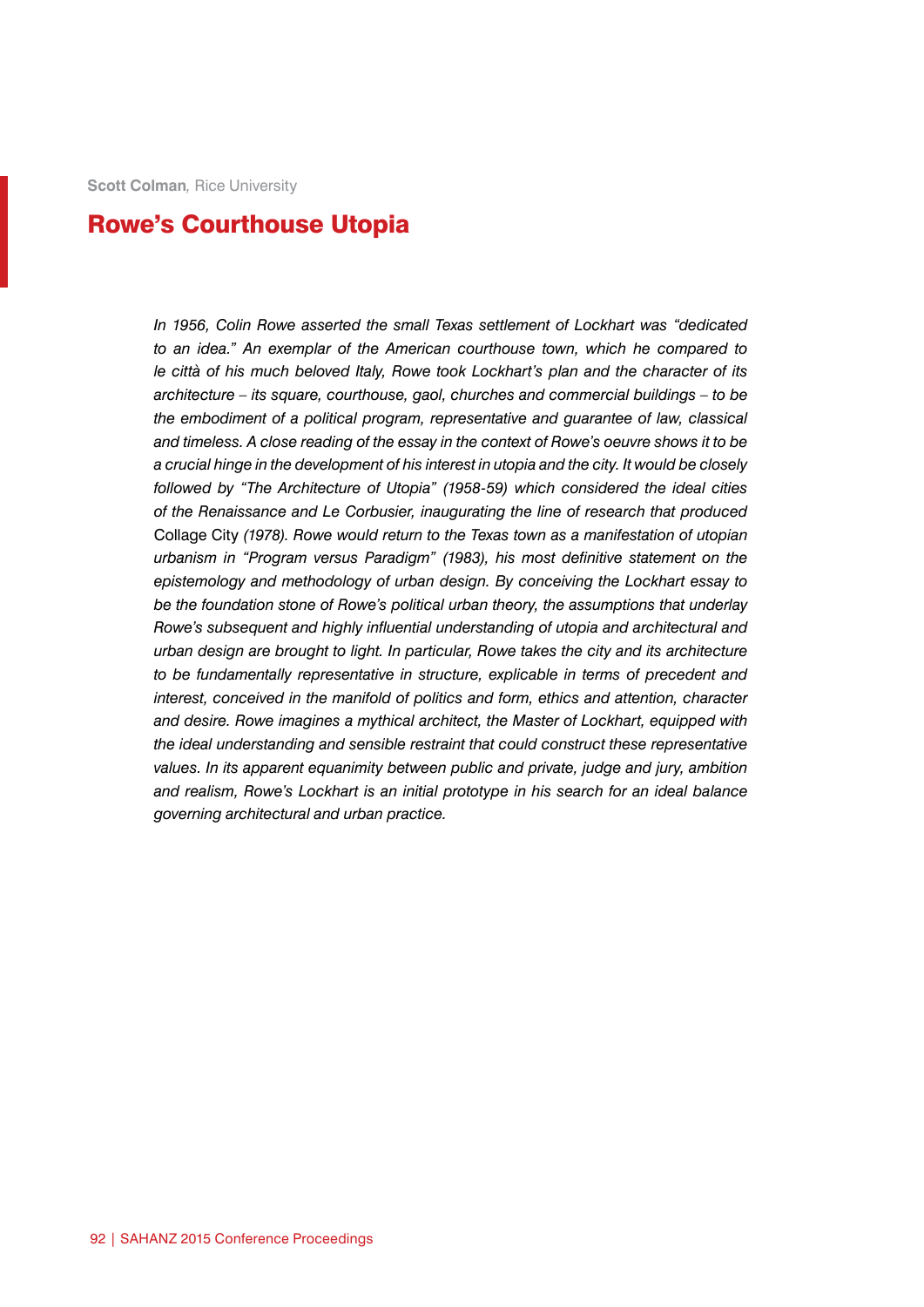

## **Prospecting for a paradigm**

Of the essays Colin Rowe wrote during his stay at the University of Texas at Austin, between January 1954 and mid-1956, his descriptive judgment on the nearby town of Lockhart, published with documentary photographs by John Hejduk in *Architectural Record* in 1957, is the least well known. Yet certain aspects of the essay, Rowe's first on urbanism, suggest its significance for the subsequent course of his thought. His scepticism of progressivism, utopian thinking, and modern architecture attained shape here. Insofar as this critical position and Rowe's focus on urbanism were influential in architecture's paradigmatic shift from modernism to postmodernism, the Lockhart essay deserves recognition.

It opens with a view of the American West. Rowe paired towns in Utah, Nevada, Colorado and Arizona with particular regions of Italy. These western townships, "founded no earlier than the sixties," were the equivalents of Tuscany, Urbino, "Gubbio or Siena." They "exude an Italian evidence of age," Rowe imagined, and they appear "to have always occupied the land."1 Although this comparison evinced a Warburgian countenance, Rowe staked his claim with reference to the literature of Gertrude Stein: "Somewhere or other Gertrude Stein says that certainly America is the oldest country in the world ..." Rowe suggested Stein's witticism carried something of truth: "Certainly it is there, where the strata of historical activity are so few and where time has contrived to erode so little of the little past that exists, that there will sometimes be experienced a feeling of inextinguishable antiquity." Rowe's geologic metaphor traded upon an implicit contrast with the sedimentary thickness of Europe. It was a contrast befitting Stein, a native of California, who had left the New World for the avantgarde salons of Paris.

But, if the western township's relative primitivism contributed to its antique quality, the architectural value of the towns did not: "often in the sharp light and the vacant landscape of the West architectural detail will seem to achieve an almost archaic clarity, so that the most tawdry saloon or incrusted false façade may acquire a portentous distinction, ..." Not an intrinsic – "immediate" – quality of the architectural work, the classicism of the Western town seemed to stem from the primacy of its relationship with the landscape and the extraordinary illumination of its context. But, Rowe concluded, the circumstantial contexts of the western landscape and the contingent architectural contents of these towns were too accidental to warrant their standing as "monuments of an heroic age": "… one really demands that these characteristics be embodied in a more typical situation." That typicality was provided by a paradigmatic urban scheme: "It is here that, as a quite stereotyped urban pattern, the American courthouse town might be introduced as a more representative illustration. … it is scarcely the product of any deliberately expressed taste – and yet one assumes its repetition was inspired by more than mere habit. For patently this is a town dedicated to an idea, and its scheme is neither fortuitous nor whimsical."

The courthouse town demonstrated what was latent in other instances. These western towns were a conscious and collective assertion; not formed by chance, impulse, or individual discrimination, they constituted a program that, geographically widespread, had been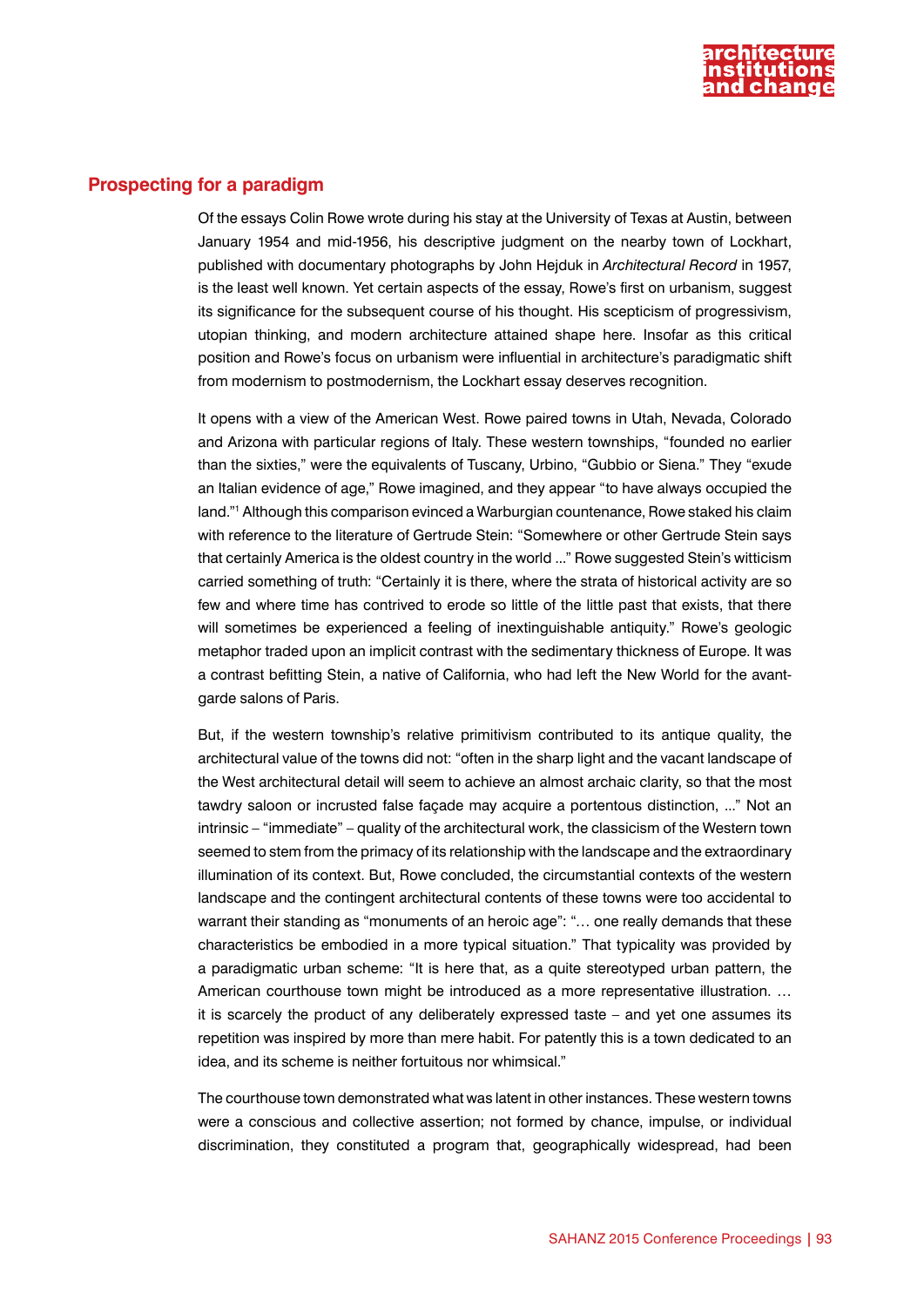persistently applied. Western towns, exemplified by the courthouse town, were "dedicated to an idea" that, "banal" in its application, had become "powerful." They were comparable to other urban ideals, such as the "piazzas of Italy," which "admit the church in a presiding role," and the "residential enclosures of England." But instead of an ecclesiastical or bourgeois program, in the courthouse town "it is the law which assumes a public significance; and it is around the secular image of the law, like architectural illustrations of a political principle, that these towns revolve. In each case the courthouse is both visual focus and social guarantee; and in each [courthouse] square the reality of government made formally explicit provides the continuing assurance of order."

These towns were "emblems of a political theory," the manifestation of governance, order, surety and stability in the otherwise wild west. Invested with an underlying symbolic order, the eclectic, apparently unselfconscious architecture of these settlements gained clarity. It was this representational dimension, not any contingent property of its landscape setting or the style or workaday functionality of its architecture, that lent these towns their paradigmatic status. The timeless classicism of the American West was born of sociopolitical intent, the equation of architecture and idea. The evident value of architecture in this program, and the courthouse scheme in particular, was that it *constituted* manifest destiny. These courthouse squares were "the foyers of a republic ceremonial, … their uncompromised form neatly condenses all the imponderables of republican principles." The courthouse square type condensed this socio-political program into a recognisable iconography; its repeated realisation reasserted that program at a near-continental scale.

### **The four-square grid**

If the courthouse town was the exemplary western town, then its quintessential manifestation was probably found in Texas. Rowe's reasons were geographic, visual and historical. Further west, Rowe argued, "the central courthouse seems scarcely to have been a viable motif," suggesting the model's capacity to sustain its political program rapidly diminished as one left the fertile prairie for the inhospitable, less-populated territory of the high-desert plains. Moreover, in Texas, "the comparative absence of trees disencumbers the scheme from camouflage," and the "brilliance of the atmosphere lifts the most modest architectural statement to a new potential ..." But these excuses were insufficient for settling on Lockhart in particular.

Of the towns Rowe listed – "so many French medieval *bastides*" controlling territory and establishing justice – Lockhart was most proximate to Austin. It probably exhibited the right mix and style of architecture for Rowe's argument. And it's possible that Rowe's approach to the town did indeed offer a memorable experience: "Without major incident the landscape has unrolled itself for mile after mile with an almost complete negation of picturesque effect," he wrote, "Without natural punctuation and without natural relief, it debilitates the eye; so that as an artificial caesura in an endlessly continued scheme the distant view of the courthouse acquires a peculiar significance." But the most important factor in Rowe's choice was probably Lockhart's "exuberant, more than unusually brilliant courthouse,"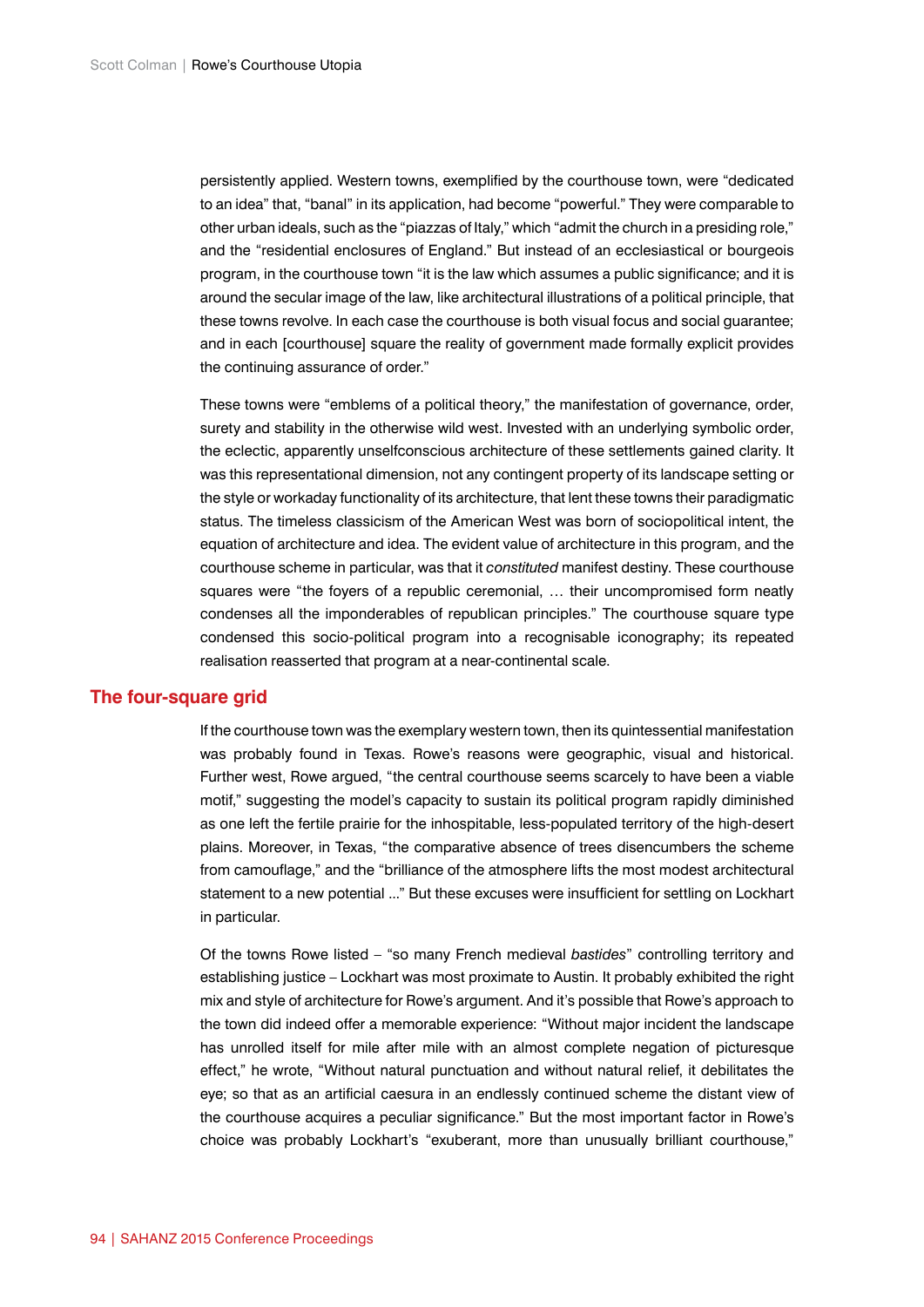

which, Rowe imagined, "is apt to suggest that some provincial disciple of Richard Morris Hunt's had discovered the irresistible fascination of Leonardo's studies for domical buildings." The clock tower of Lockhart's courthouse provided the requisite impression at a distance. Welling upon the horizon, these towns provided relief from the visual tedium of their surroundings and, as outposts of civilisation, a vision of "amenity." But, more than experiential episodes and functional suggestion, these towns, with their ordered, centralised plans, were emphatic ideals: "As a form of emotional complement to the interminable terrain, the impact of these four-square, geometrical, concentric little towns is discovered to be one of remarkable intensity. They have, all of them, something of the unqualified decisiveness, the diagrammatic coherence of architectural models; and scrupulously regular, they appear, almost more than real towns, to be small cities in primitive paintings."

With the Italian references; the discussion of the town figured against the landscape; the impression of the courthouse tower; and now the comparison with painting, Rowe evoked a series of well-known urban fictions: the mediaeval allegories of government by Ambrogio Lorenzetti in Siena; Nicolas Poussin's proto-picturesque and democratic Athens; and the central perspectives at Urbino, among others. These precedents are ever-present in Rowe's later writing, like the clear light in this spaghetti Western. But if these canonical references might seem accidental, Rowe's comparison of the Lockhart courthouse with Leonardo's conception of the centralised Renaissance church rendered the association with humanist discourse definitive. The "insistently repeated courthouse and square," Rowe argued, "will unavoidably suggest some Renaissance exercise to demonstrate the ideal significance of perspective." Although he wouldn't nominate particular urban precedents until "The Architecture of Utopia" in the following year, Rowe was surely following Wittkower's *Architectural Principles in the Age of Humanism* (1949), in which Wittkower attributed the centralised church to Leonardo's interpretation of Alberti, the ideal urban scheme to Alberti, and the ideal realisation of these visions to Bramante's Tempietto. In this context Wittkower stated the basic thesis of his book: for the Renaissance humanists, the "universal harmony" of the cosmos, "of which they had discovered the key in the laws of perspective, … could not reveal itself entirely unless it were realized in space through architecture conceived in the service of religion."<sup>2</sup> Rowe transferred Wittkower's logic from humanist Italy to the American West. Rather than the cosmos, centralised architecture and its urban setting were analogous with law and order. The western town embodied the vision of a Roman Republic for the New World. Divorcing the formal schema from any definitive historical association, Rowe extracted from Wittkower's history an autonomous architectural knowledge, reasserting that in order to constitute an ideal, architectural technique must be aligned with an apparently self-evident – 'theological' – sociopolitical program.

Following Wittkower's related considerations of Palladio, Rowe had compared the villas of Palladio and Le Corbusier in "The Mathematics of the Ideal Villa" (1947). The nine-square grid, influenced by these analyses, had become a basis for pedagogical experiments at the University of Texas. Now, in his first essay on urbanism, Rowe identified a four-square grid. The publication included a small map of Lockhart, highlighting the buildings discussed and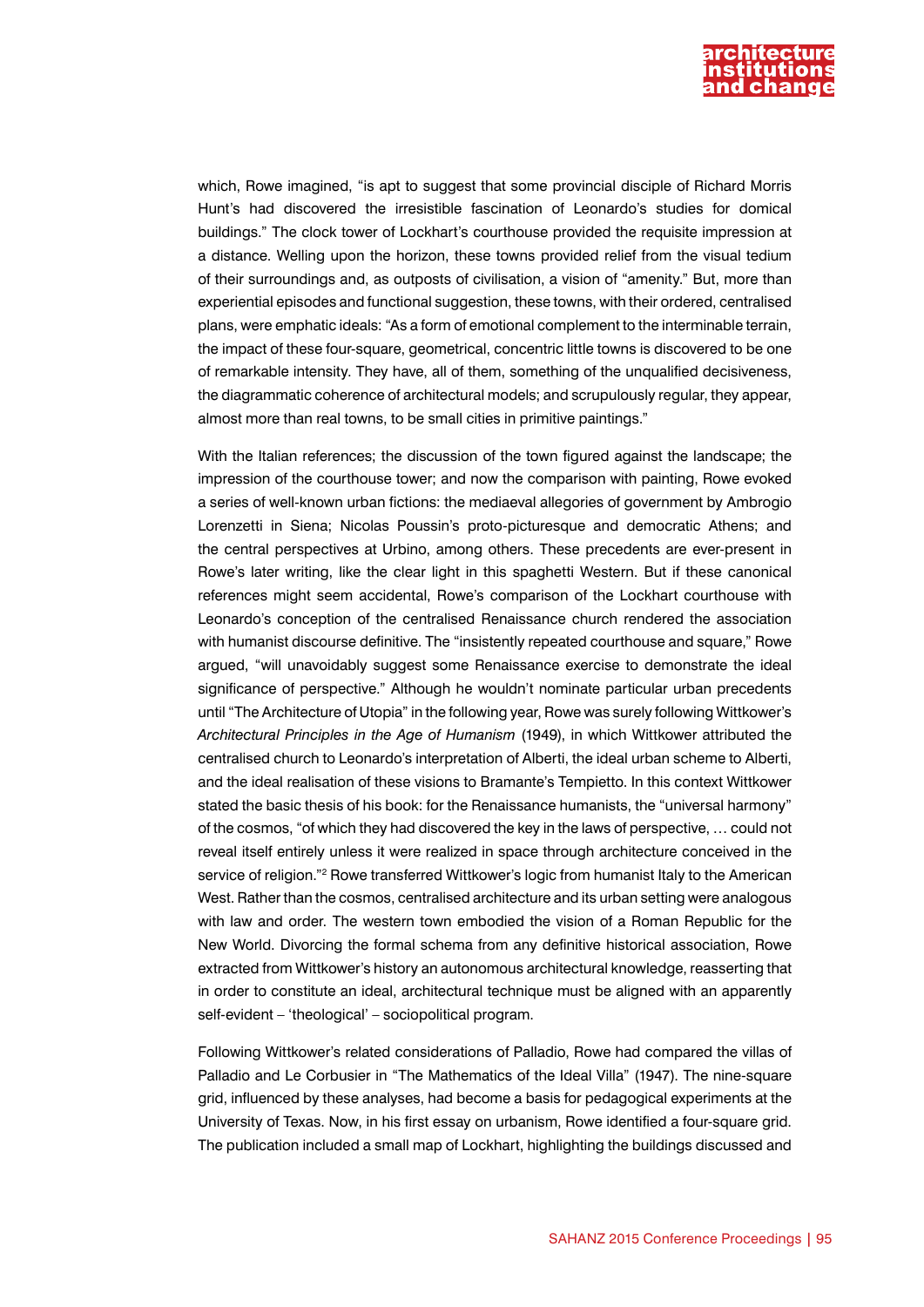photographed. It initially appears as though Rowe missed the opportunity to assert in this plan the conceptual clarity of the urban type. As published, and perhaps as drawn, the plan was not a four-square, but rectangular and asymmetric. But the conceptual clarity Rowe attributed to the courthouse town was impossible to represent by an accurate depiction of Lockhart. The four-square was purely an ideation, relying on the impression of a centre. The design of the Lockhart courthouse, symmetrical, centrally staked by a tall clock tower, constituted this point. But a four-square grid was not self-evident. The plan of Lockhart was a 25-square grid. Cropped such that it included the discussed buildings but concealed the extents of the town grid, the published plan may have been drawn to conceal this fact. Curiously, the courthouse was misdrawn, its longest side oriented north-south rather than east-west. This erroneous orientation had the courthouse correspond in its proportions and directionality with the rectangular boundaries of the published plan, suggesting the possibility that the courthouse was deliberately rotated to reassert its centrality given the depicted extents of Lockhart. If so, the effort to conceal Lockhart's 25-square grid was thoroughly considered.

In any event, Rowe stressed the centralised motif in the text, describing the courthouse town as "concentric." In his comparison of Palladio and Le Corbusier in the Mathematics essay, the nine-square grid was respectively concentric and peripheral, the latter drained of conviction. As a geometric ideal, the four-square, in comparison with the nine-square, grid, asserts a pointed intersection at the centre of the composition rather than an ambiguous field of space. While the four-square and the nine-square grids are the simplest, prime instances of these respective conditions, the 25-square grid is derivative of the latter. In addition to stressing unequivocal centrality, then, the description of Lockhart as a four-square grid established an urban paradigm alongside the architectural model, preferring the undiluted clarity of a basic geometric schema to a derivative one. It's also possible that Rowe was persuaded by the four-square grid's spatial implications. The grid of the published plan was erroneously oriented with the cardinal directions, despite Lockhart's deviation from true north. This orientation stressed the paradigmatic conception of the town and suggested its relationship to the Jeffersonian program of westward expansion and territorial occupation.

## **A "thirty-two" minute walk**

Rowe's essay approached Lockhart from afar, beginning with the West in general, the courthouse town as a type, before considering Lockhart in particular. He approached the town through the landscape, drawn to the square by the courthouse tower. In these initial descriptions, Rowe might have been imagining the courthouse a heroic, upstanding sheriff. But this first impression would give way to a more complex cast. He described the decorum of the town's buildings as though introducing the characters of a Western. The clarity of the urban genre allowed for "innumerable variations" of material, style and detail. Of the architectural figures that vied for visual attention with the courthouse, most prominent were the more pragmatic water tower and gaol. The latter, deputy to the courthouse, was a "small castellated building" which Rowe described, with rhetorical wit, as a "toy fort," evoking both the military encampments of the westward occupation and their place in the mid-twentieth-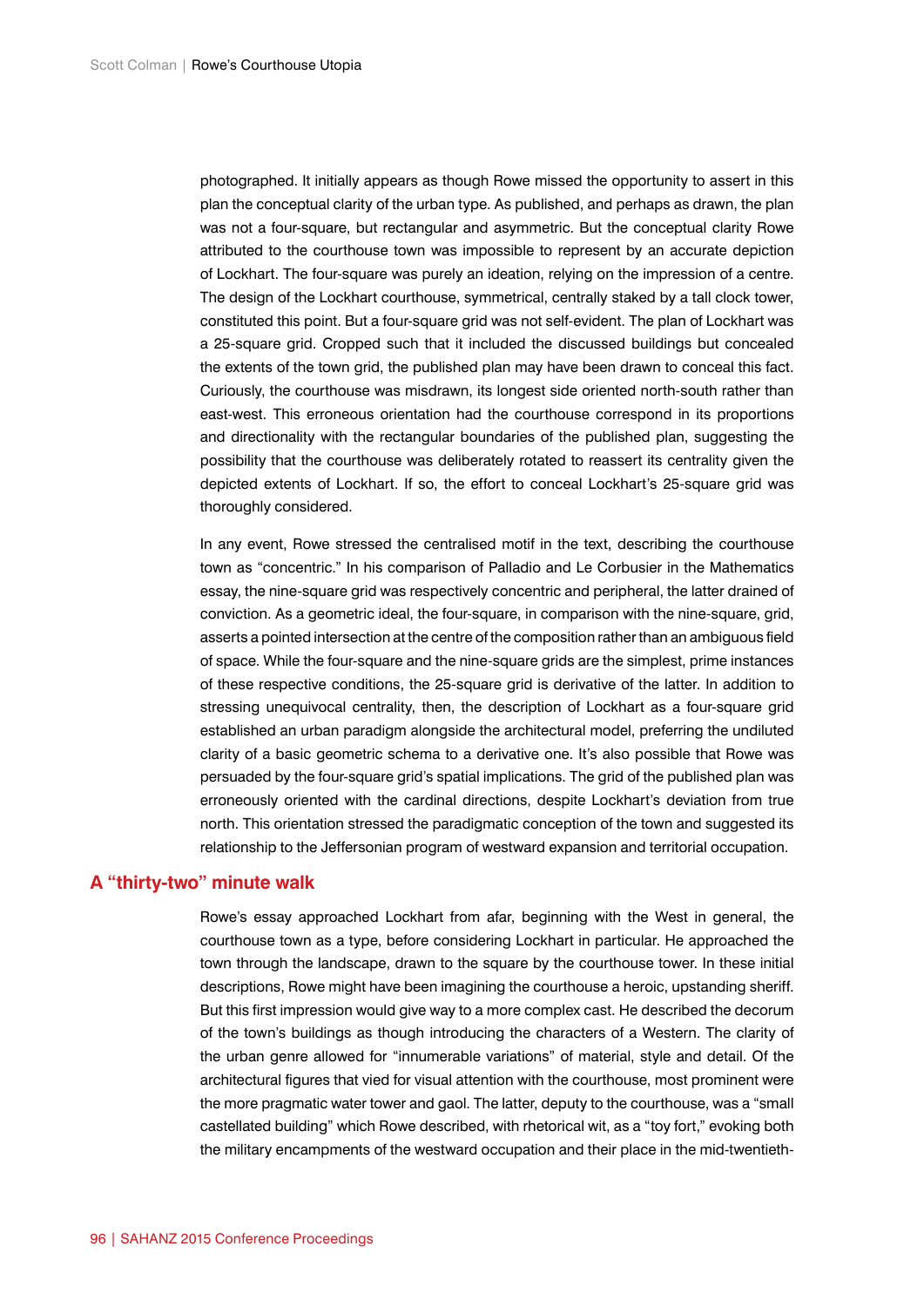

century imaginary. The gaol was "partly Romanesque and partly Italianate"; it portrayed a "disarming self-assurance [that] sets the mood for the entire town." Momentarily diverted, Rowe's attention was soon "led imperatively from it [back] towards the square" (like a prisoner compelled to a lynching). He offered a description of the courthouse in detail and then the minor characters: the structures facing the square, the Protestant First Christian Church to its north, and St Mary's, "a product of Irish and German Catholicism," further still. He then retraced his steps and described two of the commercial, utilitarian buildings that had caught his eye nearer the courthouse.

This ambulatory narrative was a literary trope that allowed Rowe to capture in his description of the buildings the vocations, character and origins of the settlers. In each case, Rowe, remarking the dates of the buildings – 1898, 1918, 1908, 1918 – exclaimed disbelief at their recentness and drew comparisons that emphasised the simultaneous development of modernism elsewhere. The turn-of-the-century First Christian Church was surprising enough: "an ecclesiastical representative of the Richardsonian suburban world of the eighties ..." But confronted with the date of St Mary's Rowe was baffled: "That this diminutive monument of unassuming piety should be nine years younger than the Robie House, should post-date [Walter] Gropius's Werkbund Building by four years, imposes a sober curiosity ..." With this astonishment, the timelessness of Lockhart was reasserted, but, more importantly, its provincial temporality was contrasted with the assumed progressivism of the city: "The common sense of metropolitan time is severely jolted by this improbable fact."

Although presented as a documentary of discovery, Rowe's essay, which had begun with the avant-garde Stein, had been carefully choreographed to end on this point. In doublingback on itself, Rowe's tour reiterated the centralised organisation of the town, followed a programmatic hierarchy – state, church, commerce – but, most importantly, allowed Rowe to conclude his itinerary with a description of the "Masur Buildings," which, he asserted, stressing their laissez-faire credentials, "represent the ultimate achievement in the commercial architecture of Lockhart." This grouping, constructed at different dates, "read as a scheme of independent and varied pavilions, all manifesting the new ideal of congruity, ..." Indeed, despite the "individuality" of the various buildings, Rowe noted that his route "almost completes a survey of a series of apparently related structures." "They are in themselves a convincing argument of their relationship;" he summated, "and standing between them, their intrinsic reasonableness, their authenticity, their unsophisticated strength, even their obvious weakness cause one automatically to presume the existence of some pronounced artistic personality, some architect, or more probably, since this is not architects' architecture, some builder." But, despite supposing the possibility of a single author – a "Master of Lockhart" – Rowe vacillated: "The Master of Lockhart resists formulation as a myth. Indeed," he asked, "was there one or were there several Masters?" before dismissing any resolution to the issue entirely: "Apparently such questions are surprisingly difficult to satisfy and perhaps also they are irrelevant, because presumably it is the eternal problem of primitive art rather than the eternal problem of personality which is raised by those very recent buildings." Precisely because of their altogether "satisfactory" articulation – evidently the product of an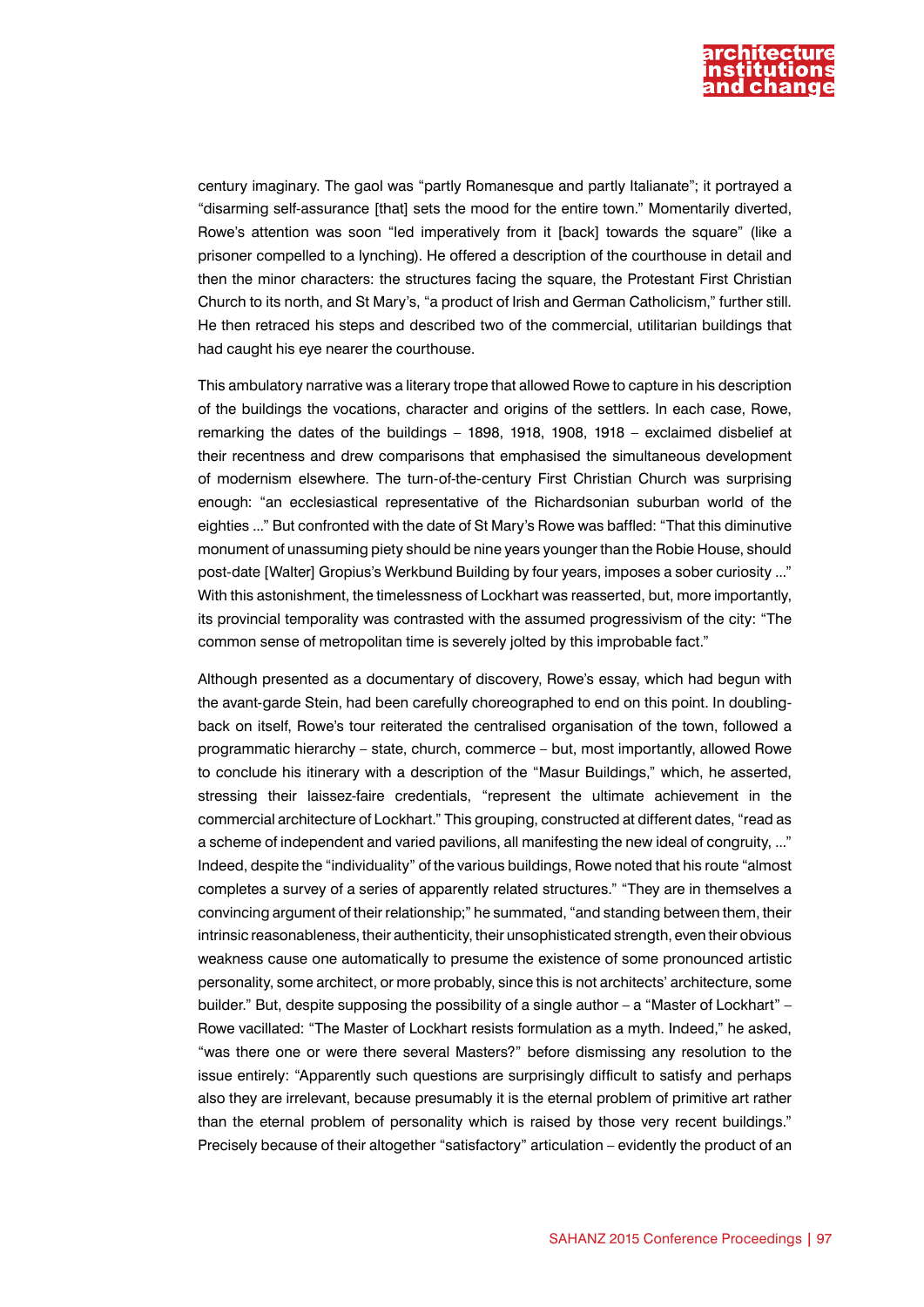author with "unsubverted integrity, an innate capacity, tastes which are uncomplicated and definite, [and] an understanding of necessity" – Rowe could not "attribute to their designer a developed or conscious *aesthetic* intention." The anachronistic antiquity of these buildings, their apparent uniformity, their adequate functional and aesthetic resolution, resisted ascription of authorship, despite their comparative recentness. Yet, despite their evident accomplishments, buildings of this kind had become, Rowe proceeded to point out, the subject of ridicule.

## **On** *Main Street*

That Rowe depicted himself "standing between" these buildings, these characters, is of no little consequence. Throughout the essay, Rowe stresses that the classicism of the West is only discernible to those with a particular frame of mind: The immediacy of the American small town appears only to "*the sympathetic traveller*." "*Seen dispassionately* … in terms of *a not unduly sentimental taste* they have intrinsic virtues of a higher order ..." "*[F] or the unprejudiced eye*, *the eye which is willing to see*, a number of small towns do present themselves as very minor triumphs of urbanity." This last statement, and Rowe's comparison of the coherent appearance of the Texas courthouse town in the treeless landscape to "a ship seen in mid-ocean," were undeclared references to Le Corbusier. In "Eyes that do not see," a pivotal section of *Vers une Architecture* (1923), Le Corbusier implored: "There exists a new spirit, … encountered above all in industrial production." Le Corbusier's chief example was the ocean liner. "Architecture suffocates in routine," he argued, "The 'styles' are a lie. Style is a unity of principle that animates all the works of an era and results from a distinctive state of mind," whereas "Our era," Le Corbusier advocated, "fixes its style every day."3

Although it's not explicit – and Rowe's essay has indeed been framed and hung as a sepia print of small-town America – these references to Le Corbusier, when seen through the lens of Rowe's conclusion, suggest an irreconcilable dispute about style. Rowe set conformity to a pre-established and collectively held, though inevitably worn and tired, ideal against the dissatisfaction that prompts striving for reinvention.

In its final paragraphs Rowe turned to Sinclair Lewis' portrayal of the late-nineteenth-century American town in the novel *Main Street* (1920).<sup>4</sup> Rowe's excursion through Lockhart echoed a memorable passage in Lewis' satire. The heroine, college-educated and progressive Carol Milford, newly married to doctor Will Kennicott, finds herself stranded in the (fictitious) Midwestern town of Gopher Prairie. "When Carol had walked for thirty-two minutes she had completely covered the town, east and west, north and south; and she stood at the corner of Main Street and Washington Avenue and despaired." Lewis fabricated the heroine's interest in town planning and her desire for social reform to critique the naivety of progressivism and the stultifying atmosphere of small town manners. Carol's aspirations, described by the heroine and her interlocutors as "utopian," fuelling her dissatisfaction with the ugliness of the workaday settlement and her revulsion for the self-satisfied conservatism and ignorant privilege of the town's elite, is presented alongside their rejection of her patronising character and radical motivations.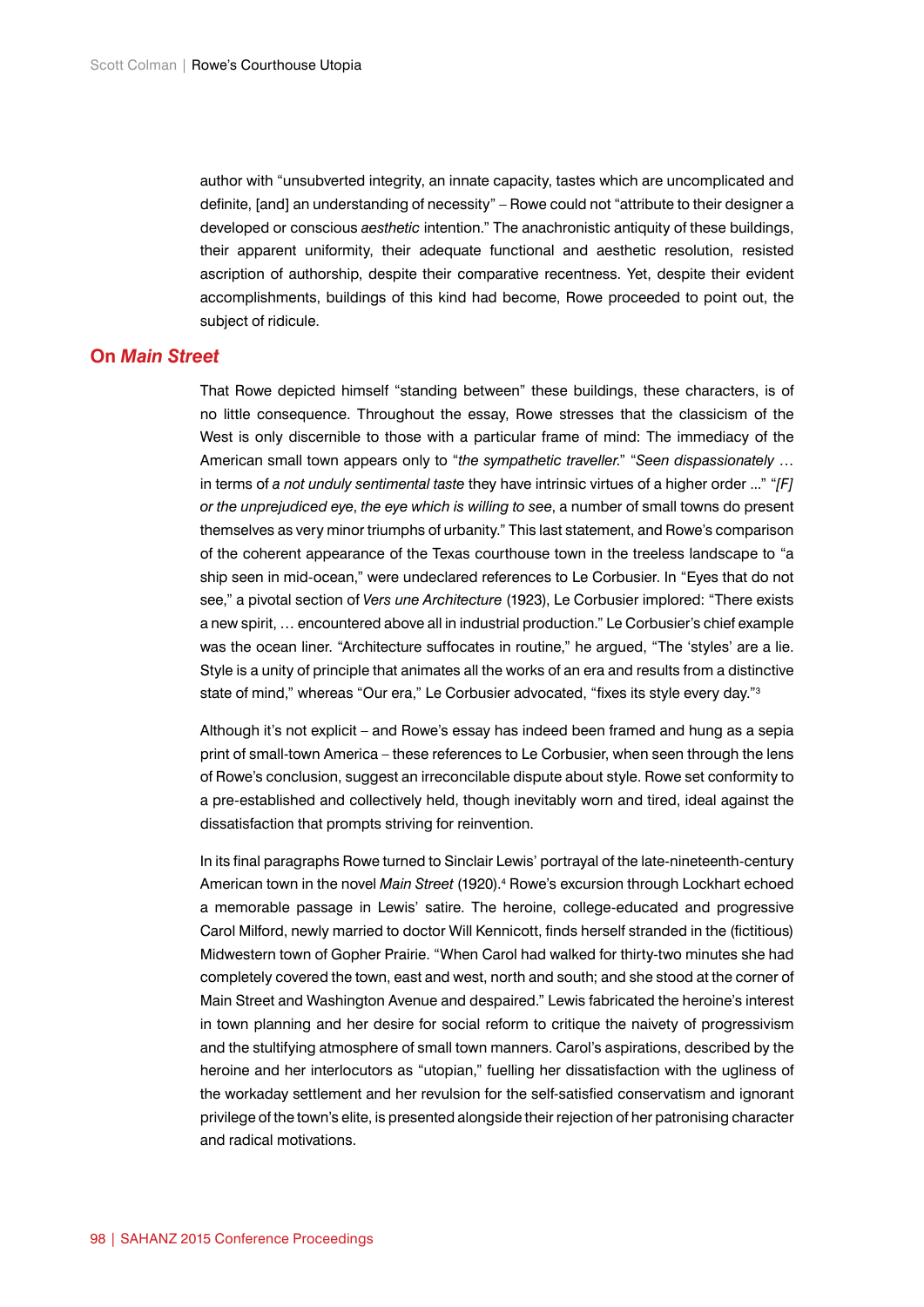

In the Lockhart essay, Rowe offered a pastiche of quotations drawn from various quarters of Lewis' text. He emphasised Carol's vision of a sober neo-Georgian uniformity, stressing that her aesthetic prejudice was part of a general turn-of-the-century reaction to the individualistic eclecticism of the nineteenth century. Her aspiration that the town and America would "succeed Victorian England" were among numerous negative references to Victorian architecture sprinkled throughout the book. But it was surely certain uncited passages that solidified Rowe's interest in Lewis' novel. "The broad, straight, unenticing gashes of the streets let in the grasping prairie on every side," Lewis wrote, "She realized the vastness and emptiness of the land." Lewis had described the smaller settlements surrounding Gopher Prairie as Carol first approached the town by train – "Towns as planless as a scattering of pasteboard boxes on an attic floor" – so, with Carol's arrival, the issue of how a settlement might assert itself against the expanse of the Midwestern prairie had been established. "The fields swept up to it, past it. It was unprotected and unprotecting; there was no dignity in it nor any hope of greatness. Only the tall red grain-elevator and a few tinny church steeples rose from the mass. It was a frontier camp. It was not a place to live in, not possibly, not conceivably." By the time Rowe was reading Lewis' detailed description of Gopher Prairie, then, the role of architecture and planning in presenting an ordered, dignified and memorable image to the mind – in short, the capacity of architecture to hold one's attention – had been firmly established. Not only could the town's buildings not "absorb" Carol's urbanity, neither could its landscape: "At best the trees resembled a thinned woodlot. There was no park to rest the eyes. And since not Gopher Prairie but Wakamin was the county-seat, there was no court-house with its grounds."

Rowe didn't quote the passage. If he hadn't quite asserted courthouses do the job, Lewis had at least suggested they help. Moreover, it was the courthouse *and its grounds* that Lewis identified. The courthouse towns Rowe had 'discovered' used the building *and* its landscaped square as ordering device. Henceforth, urbanism would be unthinkable for Rowe without its landscape component.

Rowe argued the justification for Carol's acute distaste with the Victorian had receded with time. "In the years that have intervened the neo-Georgian dream has receded," Rowe wrote, "and as Victorian England has become less mediocre, so nineteenth-century America has become less abrasive." The Victorian architectural details so unattractive to Lewis' heroine might now be seen as: "indications of a self-consciousness as yet unimpaired by sophisticated inferiority or doubt, the distinguishing marks of a form of post-frontier architecture. It is a guileless architecture which, because innocent, is often apparently venerable; and which, because one may believe it to be uncorrupted, is sometimes curiously eloquent." Lockhart was an innocent ideal rendered problematic in retrospect. It was not as Le Corbusier and Carol Milford supposed, an example of "eyes that do not see," but a "self-conscious" architecture that had not yet suffered the debilitating psychology of reformist obsession. Prying the nineteenth-century American town from scorn, Rowe presented Lockhart as exemplary evidence. It was the employment of architecture and urban thought in the service of a valid, authentic, and civilising mission: "When, as at Lockhart, [this innocent … guileless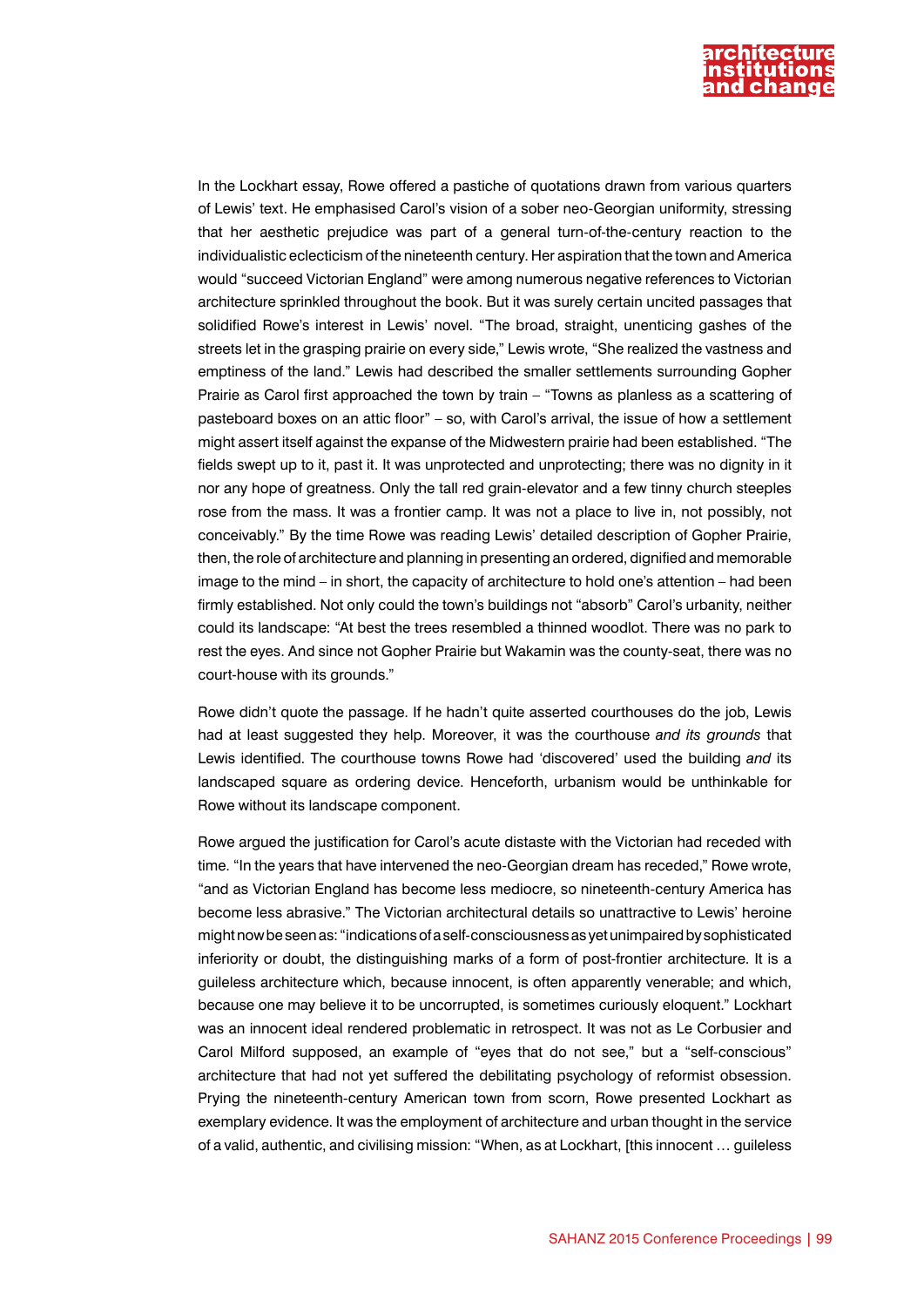architecture] is combined with a city plan as entirely legitimate as that of the courthouse town; when, as there, a spontaneous and comprehensible architecture flourishes in a complementary relationship with a principle of authority; then we are in the presence, not of an amusing specimen of Americana, but of an exemplary urbanistic success whose meaning has been for too long obscured."

Throughout the essay, Rowe attributes to these provincial buildings three distinct authorial comportments, depending on the register in which they're interpreted. As evidence of a mythic historical period they appear to be products of a collective will. With the distinction between progress and tradition at issue, they appear unconscious. But, with the stark contours of this issue faded and the nostalgic haze withdrawn, they can "now" be understood as a self-conscious architecture as yet unencumbered by polemic or sentiment. While Rowe offered the classicism of the courthouse town as a timeless ideal, he had also presented a dialectical history of its fluctuating reception. The polemic of progressivism had robbed nineteenth-century America of its "innocence"; but with the polemic withered, its biases more visible as its persuasiveness ebbed, one could now appreciate the period's achievement.

Rowe found progressivism as reactionary and parochial as Lewis' caricature of the smalltown mentality. He detested its condescension. Like the heroine's antagonists, one might conclude, Rowe defends bourgeois civil society and the status quo. But it's more crucial to notice that Rowe was making an architectural and not a political point. The coincidence of a "comprehensible architecture" and "a principle of authority" invests architecture with a representative capacity and an environmental efficacy. When expression and intention are broadly-shared, clear and coordinated, architecture can constitute "an exemplary urbanistic success." Lockhart was a classical utopia, not because of its laissez-faire political-economy, but because Rowe imagined it unencumbered by scepticism.

But to assert Lockhart was, and so recently, the collective exercise of an ideal raised a fundamental problem. It contradicted the theoretical substructure that underlay Rowe's previous writing: that conception of modernity borrowed from Panofsky and Wittkower in which the possibility of a reconciliation between the ideal and the temporal had been irretrievably lost with the Renaissance. Hence the necessary antiquity of America, that of its landscape, and its political naivety. Lockhart, like the frontier vision, was a remarkable anachronism. The Lockhart essay – both the text by Rowe and the photographs by Hejduk – is a panegyric to the improbable presence of an apparition.

## **A literary utopia**

Rowe began the essay: "Somewhere or other Getrude Stein says [...]" Perhaps Rowe genuinely couldn't recall the source, but he'd certainly taken the quote out of context. Where Stein associated America's apparent age with progress, Rowe associated it with classicism. The quote appears in Stein's bestseller *The Autobiography of Alice B. Tolkas* (1933), which, in keeping with her avant-garde experimentation, she wrote in the voice of her partner. Stein's contention that "America is the oldest country in the world" was based on the notion that America had been in the 'twentieth century' the longest. It appears in conjunction with